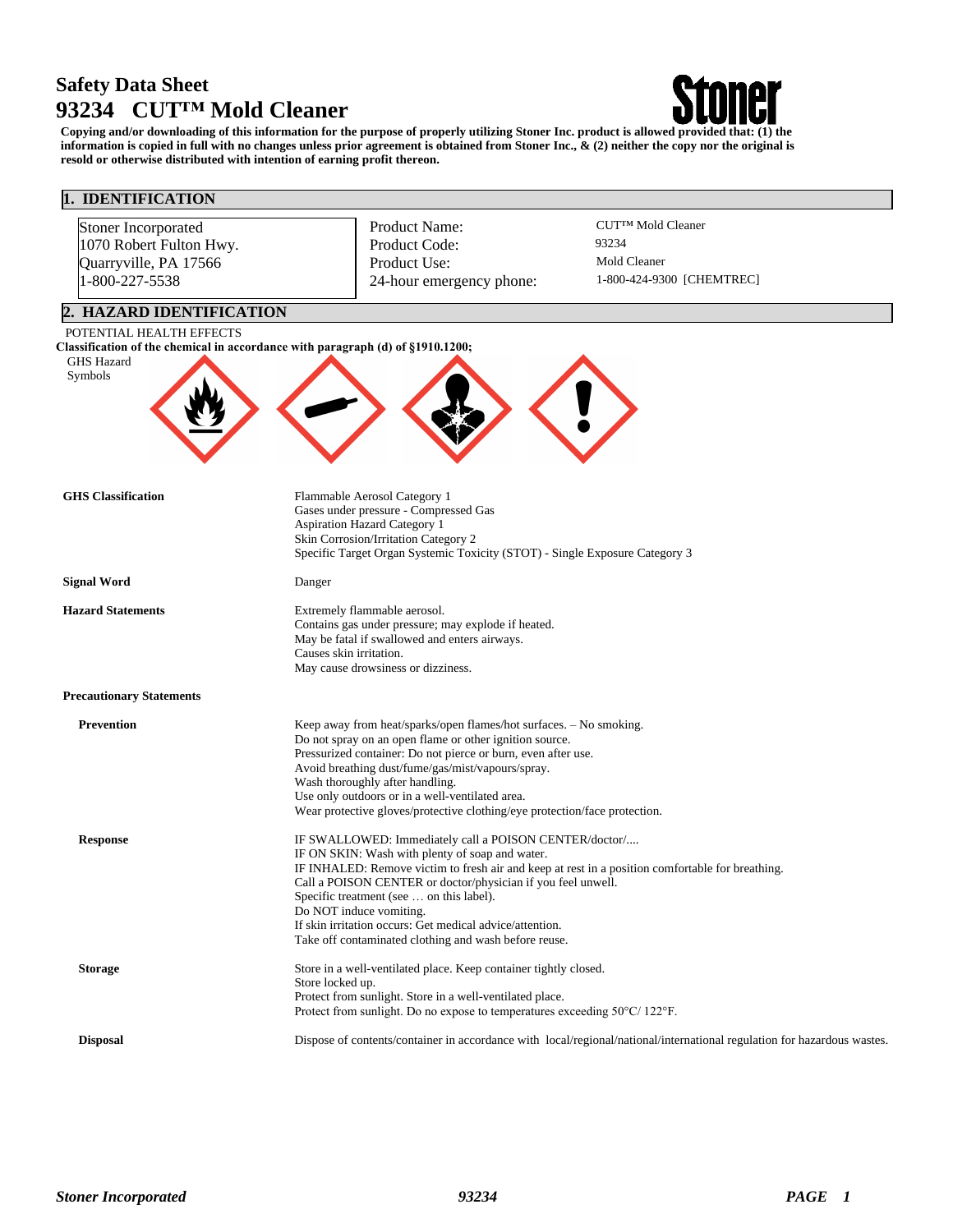### **3. COMPOSITION/INFORMATION ON INGREDIENTS**

| <b>COMPONENT</b><br>Aliphatic hydrocarbon<br>Propellant<br>Ester | CAS#<br>142-82-5<br>124-38-9<br>$108 - 21 - 4$ | Percent<br>$80 - 100$<br>$1-20$<br>$1-20$ |            |               |
|------------------------------------------------------------------|------------------------------------------------|-------------------------------------------|------------|---------------|
| HMIS® III* HAZARDOUS WARNINGS:                                   | Flammability:                                  | Physical:                                 | Personal   | See Section 8 |
| Health:                                                          | 4                                              | $\Omega$                                  | Protective |               |

\* See www.paint.org/hmis or call the NPCA at 1 (202) 462-6272 for more information on this current rating system.

| 4. FIRST AID MEASURES |                                                                                                                                                                                                                                                                                      |  |  |  |
|-----------------------|--------------------------------------------------------------------------------------------------------------------------------------------------------------------------------------------------------------------------------------------------------------------------------------|--|--|--|
| Eyes:                 | Immediately flush eyes gently with plenty of water for at least 15 minutes while holding eyelids apart. If symptoms persist or there<br>is visual difficulty, seek medical attention.                                                                                                |  |  |  |
| Skin Contact:         | In case of contact, immediately wash contaminated area with plenty of water for at least 15 minutes. Seek medical attention if<br>symptoms persist. Seek medical attention if symptoms persist. Wash clothing before reuse. For liquid contact, treat for frostbite if<br>necessary. |  |  |  |
| Ingestion:            | Do not induce vomiting. Aspiration into the lungs can cause serious damage. Contact a physician, medical facility, or poison<br>control center immediately. If vomiting occurs spontaneously, keep head below hips to prevent aspiration of liquid into lungs.                       |  |  |  |
| Inhalation:           | Remove to fresh air. If not breathing, give artificial respiration. If breathing is difficult, give oxygen. Seek immediate medical<br>attention. Continue your efforts until help arrives or the victim starts to breathe on his own. Do not leave victim alone.                     |  |  |  |

#### NOTES TO PHYSICIAN:

This material is an aspiration hazard. Potential danger from aspiration must be weighed against possible oral toxicity when deciding whether to induce vomiting. Because of possible disturbances of cardiac rhythm, catecholamine drugs, such as epinephrine, should be used only in situations of emergency life support. Preexisting disorders of the following organs (or organ systems) may be aggravated by exposure to this material: skin; lung (for example, asthma-like conditions); kidney; central nervous system; auditory system; arrhythmias (irregular heartbeats); liver;

#### **5. FIRE FIGHTING MEASURES**

| Fire and/or Explosion Hazards: | This product contains a component(s) that is considered a flammable liquid, which has vapors that are heavier   |
|--------------------------------|-----------------------------------------------------------------------------------------------------------------|
|                                | than air and may travel along the ground or be moved by ventilation and ignited by heat, pilot lights, or other |
|                                | flames and ignition sources at locations distant from the material's handling point."Empty" containers retain   |
|                                | product residue and can be dangerous. Containers may rupture or explode under fire conditions.                  |
| Fire Fighting Instructions:    | Use CO2, foam or dry chemical. Water is generally not effective and may spread fire; however, water spray may   |
|                                | be used from a safe distance to cool closed containers and protect surrounding area.                            |

# **6. ACCIDENTAL RELEASE MEASURES**

#### STEPS TO BE TAKEN IF MATERIAL IS RELEASED OR SPILLED:

Ventilate contaminated area. Remove all sources of ignition. Wear appropriate personal protective equipment (PPE). Stop or reduce discharge if it can be done safely. Avoid run-off into storm sewers and ditches which may lead to natural waterways. If runoff occurs, notify authorities as required. Clean up with absorbent material. Place absorbent materials into container and close it tightly. Dispose of container properly.

#### **7. HANDLING AND STORAGE**

Handling: Do not use near ignition sources. Normal precautions common to safe manufacturing practice should be followed in handling and storage. This material can be harmful or irritating. Avoid prolonged or repeated contact with skin. Avoid prolonged or repeated breathing of vapor. Use with adequate ventilation. Do not pressurize, cut, weld, braze, solder, drill, grind, or expose such containers to heat, flame, sparks, static electricity, or other sources of ignition; they may explode and cause injury or death. Storage: Store in a cool, dry, well ventilated area away from all sources of ignition. Empty container may contain residues which are hazardous. Normal precautions common to safe manufacturing practice should be followed in handling and storage. Do not store at temperatures above 120 degrees F.

#### **8. EXPOSURE CONTROLS / PERSONAL PROTECTION**

| <b>Engineering Controls:</b>   | Ventilation should be adequate to prevent exposures above the limits indicated below in this section of the MSDS (from<br>known, suspected or apparent adverse effects).                                                                                                                                                                           |                                                                                                                                |                 |                 |  |  |
|--------------------------------|----------------------------------------------------------------------------------------------------------------------------------------------------------------------------------------------------------------------------------------------------------------------------------------------------------------------------------------------------|--------------------------------------------------------------------------------------------------------------------------------|-----------------|-----------------|--|--|
| Eye Protection:                | Wear chemically resistant safety glasses with side shields when handling this product. Wear additional eye protection such as<br>chemical splash goggles and/or face shield when the possibility exists for eye contact with splashing or spraying liquid or<br>airborne material. Do not wear contact lenses. Have an eye wash station available. |                                                                                                                                |                 |                 |  |  |
| <b>Skin Protection:</b>        | skin.                                                                                                                                                                                                                                                                                                                                              | The use of chemically resistant gloves is recommended if there is any possibility of prolonged or repeated liquid contact with |                 |                 |  |  |
| <b>Respiratory Protection:</b> | A supplied air respirator should be used if ventilation is not sufficient to maintain exposure limits. Use NIOSH approved<br>respirator where there is likelihood of inhalation of the product mist, spray or aerosol.                                                                                                                             |                                                                                                                                |                 |                 |  |  |
| <b>COMPONENT</b>               | $CAS \#$                                                                                                                                                                                                                                                                                                                                           | <b>ACGIH TLV</b>                                                                                                               | <b>OSHA PEL</b> | <b>OTHER</b>    |  |  |
| Aliphatic hydrocarbon          | $142 - 82 - 5$                                                                                                                                                                                                                                                                                                                                     | $400$ ppm                                                                                                                      | $400$ ppm       | Not established |  |  |
| Propellant                     | 124-38-9                                                                                                                                                                                                                                                                                                                                           | $5000$ ppm                                                                                                                     | $5000$ ppm      | Not established |  |  |
| Ester                          | $108 - 21 - 4$                                                                                                                                                                                                                                                                                                                                     | 100 ppm TWA                                                                                                                    | $250$ ppm       | Not established |  |  |

Equipment: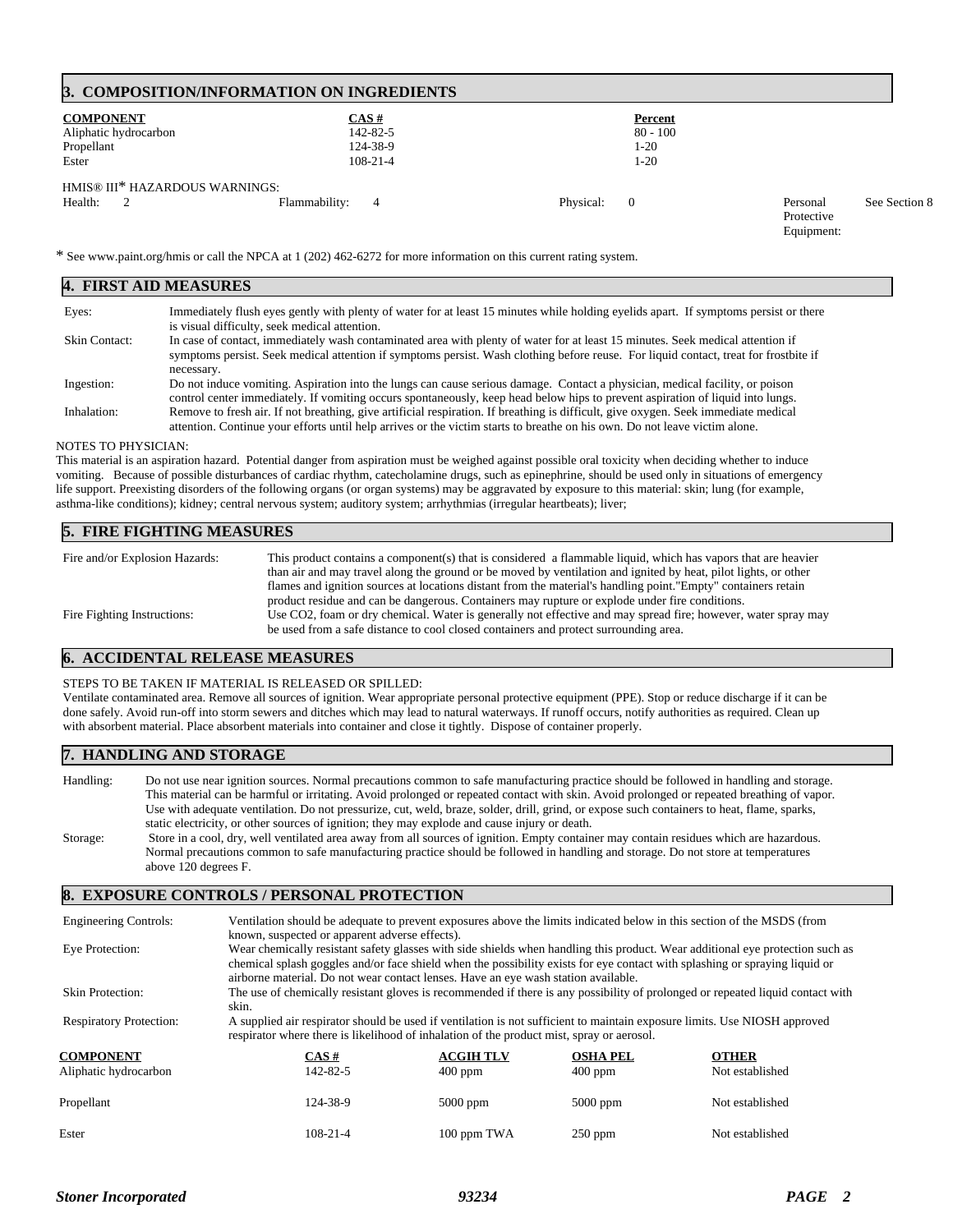## **9. PHYSICAL AND CHEMICAL PROPERTIES**

| Physical State:                                 | Aerosol can                     | Lower Flammability Limit (%):             | Not applicable    |
|-------------------------------------------------|---------------------------------|-------------------------------------------|-------------------|
| Appearance:                                     | <b>Clear Colorless</b>          | Upper Flammability Limit (%):             | Not applicable    |
| Odor:                                           | Petroleum solvent               | Vapor Pressure (PSIG @ $70^{\circ}$ F):   | 103.00            |
| Odor Threshold:                                 | Mild                            | Vapor Density [ $air = 1$ ]:              | 3.38              |
| pH:                                             | Not applicable                  | Relative Density (H2O=1):                 | 0.76              |
| Melting/Freezing Point $(°F)$ :                 | $-100$                          | Solubility in Water:                      | Not determined    |
| Boiling Point $(°F)$ :                          | No data available               | Partial Coefficient: n-<br>octanol/water: | 1.18              |
| Flash Point (°F PMCC):                          | Not applicable                  | Autoignition Temperature (°F):            | 474.8             |
| <b>Evaporation Rate:</b>                        | $2-10$ (n-Butyl acetate = 1)    | Decomposition Temperature (°F):           | No data available |
| Flammability (solid, gas):<br>Percent VOCs (%): | No data available<br>$80 - 100$ | Viscosity, dynamic (cSt):                 | $0.5 - 0.6$ mPa.s |
|                                                 |                                 |                                           |                   |

# **10. STABILITY AND REACTION**

| Chemical Stability:<br>Conditions to Avoid: | Stable.<br>Avoid contact with: Ignition sources such as open flames, sparks, static discharges or glowing metal surfaces. Strong<br>oxidizing agents. Alkali. Alkaline earth metals. Metal acetylides. Chromium. Titanium above 550°C. Uranium above<br>$750^{\circ}$ C. Strong bases. |
|---------------------------------------------|----------------------------------------------------------------------------------------------------------------------------------------------------------------------------------------------------------------------------------------------------------------------------------------|
| <b>Decomposition Products:</b>              | Burning can produce the following combustion products: Carbon dioxide and carbon monoxide. Various hydrocarbons.                                                                                                                                                                       |

### **11. TOXICOLOGICAL INFORMATION**

| Reproductive & Developmental<br>Toxicity: | No data available. |                                                     |  |
|-------------------------------------------|--------------------|-----------------------------------------------------|--|
| Ingredient                                | $CAS \#$           | <b>Toxicological Data</b>                           |  |
| Aliphatic hydrocarbon                     | 142-82-5           | Dermal LD50 Rat $>$ 2000 mg/kg                      |  |
|                                           |                    | Oral LD50 Rat 5000 mg/kg                            |  |
|                                           |                    | Inhalation LC50 (4h) Rat = 74 mg/L                  |  |
| Ester                                     | $108 - 21 - 4$     | Dermal LD50 Rat $> 20$ ml/kg                        |  |
|                                           |                    | Oral LD50 Rat = $6750$ mg/kg                        |  |
|                                           |                    | Inhalation LC50 (8h) $\text{Rat} > 51 \text{ mg/L}$ |  |

# **12. ECOLOGICAL INFORMATION**

| <b>Ecological Toxicity:</b><br>Mobility: | No data available.<br>No data available |                |                                                     |
|------------------------------------------|-----------------------------------------|----------------|-----------------------------------------------------|
| Ingredient                               |                                         | $CAS \#$       | <b>Toxicological Data</b>                           |
| Aliphatic hydrocarbon                    |                                         | 142-82-5       | Aquatic LC50 (24h) MINNOW 4 mg/L                    |
|                                          |                                         |                | 48HR EC50 Daphnia 1.5 mg/L                          |
| Ester                                    |                                         | $108 - 21 - 4$ | Aquatic LC50 (48h) Golden Orfe = $265 \text{ mg/L}$ |
|                                          |                                         |                | 48HR EC50 Daphnia $= 110$ mg/L                      |
|                                          |                                         |                | 72HR EC50 Algae = $370 \text{ mg/L}$                |

#### **13. DISPOSAL CONSIDERATIONS**

Disposal : Dispose according to Federal, State and local regulations.

## **14. TRANSPORTATION INFORMATION**

| Agency      | <b>UN Number</b> | <b>Proper Shipping name</b> | <b>Hazard Class</b> | <b>Packing Group</b> |
|-------------|------------------|-----------------------------|---------------------|----------------------|
| DOT         | UN1950           | Aerosols, Flammable†        | 2.1                 | Not applicable       |
| <b>IATA</b> | <b>ID8000</b>    | Consumer Commodity†         |                     | Not applicable       |
| IMDG        | UN1950           | Aerosols, Flammable†        | 2.1                 | Not applicable       |

† "Limited Quantities" may be applicable for this transportation mode.

### **15. REGULATORY INFORMATION**

| Warning: This product contains the following chemicals that are subject to reporting requirements for the following regulatory bodies listed below: |          |             |                        |  |
|-----------------------------------------------------------------------------------------------------------------------------------------------------|----------|-------------|------------------------|--|
| <b>COMPONENT</b>                                                                                                                                    | $CAS \#$ | % BY WEIGHT | <b>Regulatory Body</b> |  |
| No components listed in this section.                                                                                                               |          |             | SARA Section 313       |  |

Warning: This product may contain chemicals known to the State of California to cause cancer. See list below.<br>No components listed in this section. Prop65 Cancer No components listed in this section.

Warning: This product may contain chemicals known to the State of California to cause birth defects. See list below.<br>No components listed in this section.<br> No components listed in this section.

All components of this product are listed on the TSCA inventory.